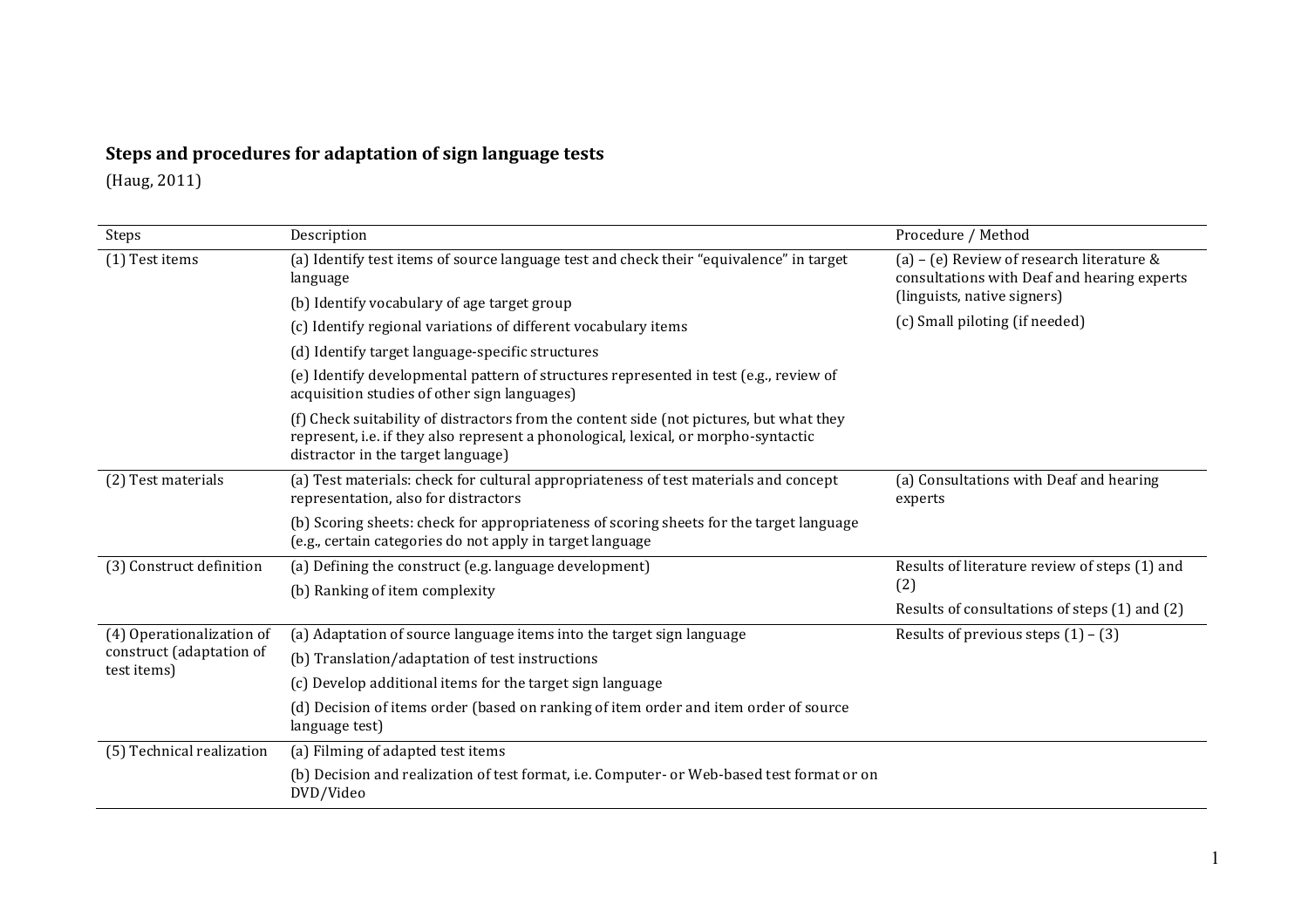| (6) Pre-pilot test                             | (a) Review of pre-pilot test version                                                                                                                                   | (a) Panel of experts providing input                                                                                     |
|------------------------------------------------|------------------------------------------------------------------------------------------------------------------------------------------------------------------------|--------------------------------------------------------------------------------------------------------------------------|
|                                                | (b) Revisions - depending on (1)                                                                                                                                       |                                                                                                                          |
| (7) Pilot with Deaf adults                     | (a) Conduct pilot study of the test with Deaf adults                                                                                                                   | (a) Testing                                                                                                              |
|                                                | (b) Revisions to test structure, items, and materials                                                                                                                  | (a) Open-worded questionnaires/interviews<br>for input                                                                   |
| (8) Pilot test version                         | (a) Review of pilot by (Deaf) sign linguist(s)                                                                                                                         | (a) Prepared criteria for review                                                                                         |
| (9) Pilot with Deaf<br>children                | (a) Conduct pilot study with Deaf children                                                                                                                             | (a) Testing                                                                                                              |
|                                                | (b) Obtain social-demographic information about the Deaf children and the teachers                                                                                     | (b) Questionnaires / interviews                                                                                          |
| (10) Analyses of pilot<br>study                | (a) Analyze the results of the pilot study with Deaf children                                                                                                          | (a) - (f) Statistical analysis (item and<br>distractor analysis, different variables in<br>relation to test performance) |
|                                                | (b) Check the effectiveness of the items                                                                                                                               |                                                                                                                          |
|                                                | (c) Check the effectiveness of the distractors                                                                                                                         |                                                                                                                          |
|                                                | (d) Check how well other variables explain differences in performance                                                                                                  |                                                                                                                          |
|                                                | (e) Reliability                                                                                                                                                        |                                                                                                                          |
|                                                | (f) Validity (e.g., external variable)                                                                                                                                 |                                                                                                                          |
|                                                | (g) Suggestions for revisions                                                                                                                                          |                                                                                                                          |
| (11) First test version                        | (a) Revision of pilot test version based on the results of pilot                                                                                                       |                                                                                                                          |
|                                                |                                                                                                                                                                        |                                                                                                                          |
| (12) Construct validation                      | (a) Deaf adults rank the ascribed age of acquisition of linguistic structures represented<br>in items of first test version                                            | (a) Map Ranking of Items Complexity                                                                                      |
|                                                | (b) This ranking should be compared with the original ranking of item order (see<br>construct definition) and results of pilot (item analysis) as a source of validity |                                                                                                                          |
|                                                | (c) The results of (a) and (b) should be comparable                                                                                                                    |                                                                                                                          |
| (13) Pilot with hearing<br>children (optional) | (a) Conduct pilot study with same aged hearing non-signing peers to investigate the<br>effect of iconicity                                                             | (a) Testing<br>(a) Questionnaires                                                                                        |
|                                                | (b) Consequences of results?                                                                                                                                           |                                                                                                                          |
| (14) Standardization<br>study                  | (a) Define criteria for norming sample (e.g., linguistic experience, age groups)                                                                                       | (b) Testing                                                                                                              |
|                                                | (b) Conduct a standardization study                                                                                                                                    | (b) Questionnaires / interviews                                                                                          |
| (15) Analysis of<br>standardization study      | (a) Analyzing the results of standardization study                                                                                                                     | (a) & (b) Statistical analysis (same as above,<br>plus standard scores)                                                  |
|                                                | (b) Establishment of age-related norm                                                                                                                                  |                                                                                                                          |